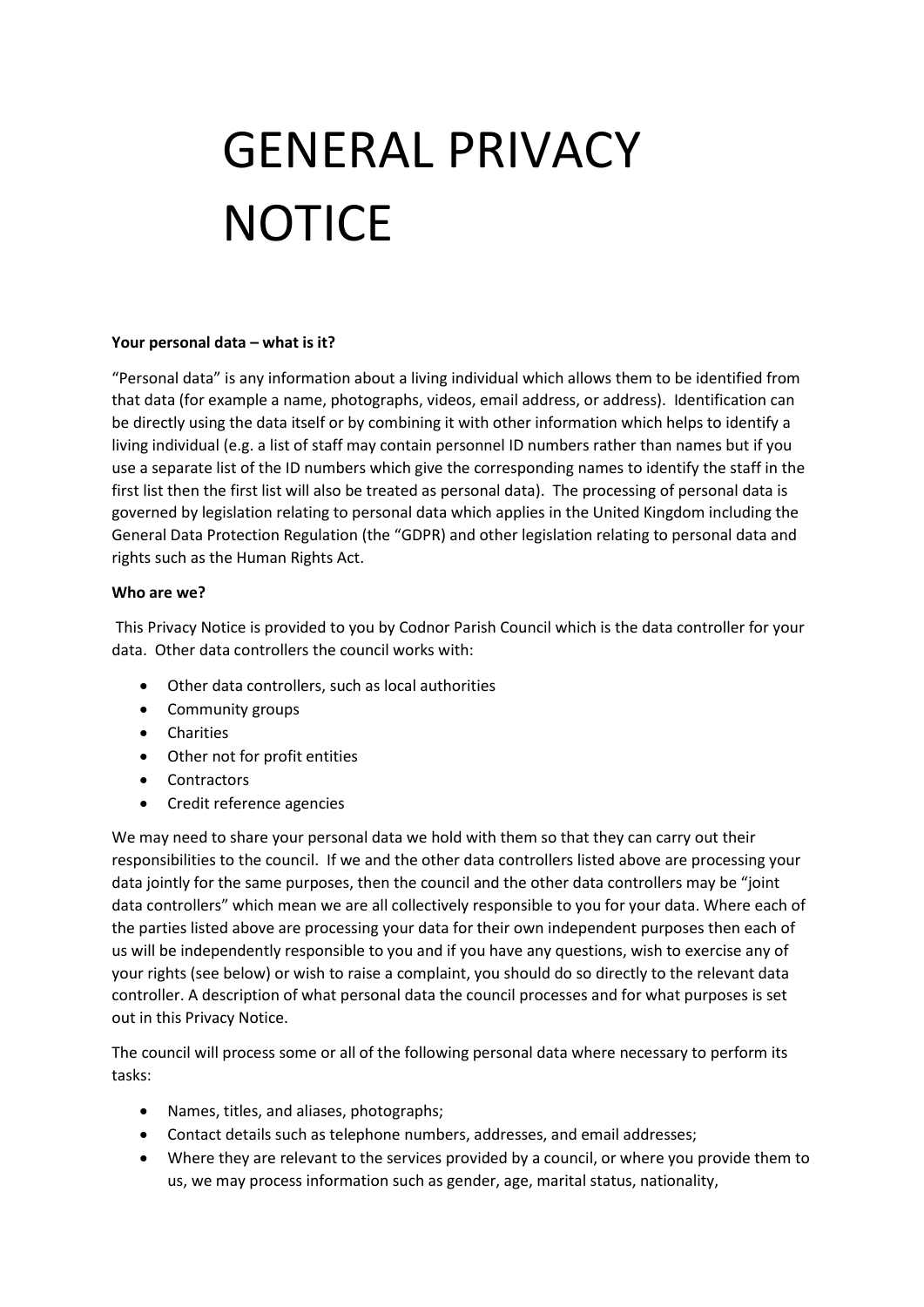education/work history, academic/professional qualifications, hobbies, family composition, and dependants;

- Where you pay for activities such as use of a council hall, financial identifiers such as bank account numbers, payment card numbers, payment/transaction identifiers, policy numbers, and claim numbers;
- The personal data we process may include sensitive or other special categories of personal data such as criminal convictions, racial or ethnic origin, mental and physical health, details of injuries, medication/treatment received, political beliefs, trade union affiliation, genetic data, biometric data, data concerning and sexual life or orientation.

## **How we use sensitive personal data**

We may process sensitive personal data including, as appropriate: - information about your physical or mental health or condition in order to monitor sick leave and take decisions on your fitness for work; - your racial or ethnic origin or religious or similar information in order to monitor compliance with equal opportunities legislation; - in order to comply with legal requirements and obligations to third parties.

These types of data are described in the GDPR as "Special categories of data" and require higher levels of protection. We need to have further justification for collecting, storing and using this type of personal data.

We may process special categories of personal data in the following circumstances:

- In limited circumstances, with your explicit written consent.
- Where we need to carry out our legal obligations.
- Where it is needed in the public interest.

Less commonly, we may process this type of personal data where it is needed in relation to legal claims or where it is needed to protect your interests (or someone else's interests) and you are not capable of giving your consent, or where you have already made the information public.

## **Do we need your consent to process your sensitive personal data?**

In limited circumstances, we may approach you for your written consent to allow us to process certain sensitive personal data. If we do so, we will provide you with full details of the personal data that we would like and the reason we need it, so that you can carefully consider whether you wish to consent. The council will comply with data protection law. This says that the personal data we hold about you must be:

- Used lawfully, fairly and in a transparent way.
- Collected only for valid purposes that we have clearly explained to you and not used in any way that is incompatible with those purposes.
- Relevant to the purposes we have told you about and limited only to those purposes.
- Accurate and kept up to date.
- Kept only as long as necessary for the purposes we have told you about.
- Kept and destroyed securely including ensuring that appropriate technical and security measures are in place to protect your personal data to protect personal data from loss, misuse, unauthorised access and disclosure.

## **We use your personal data for some or all of the following purposes:**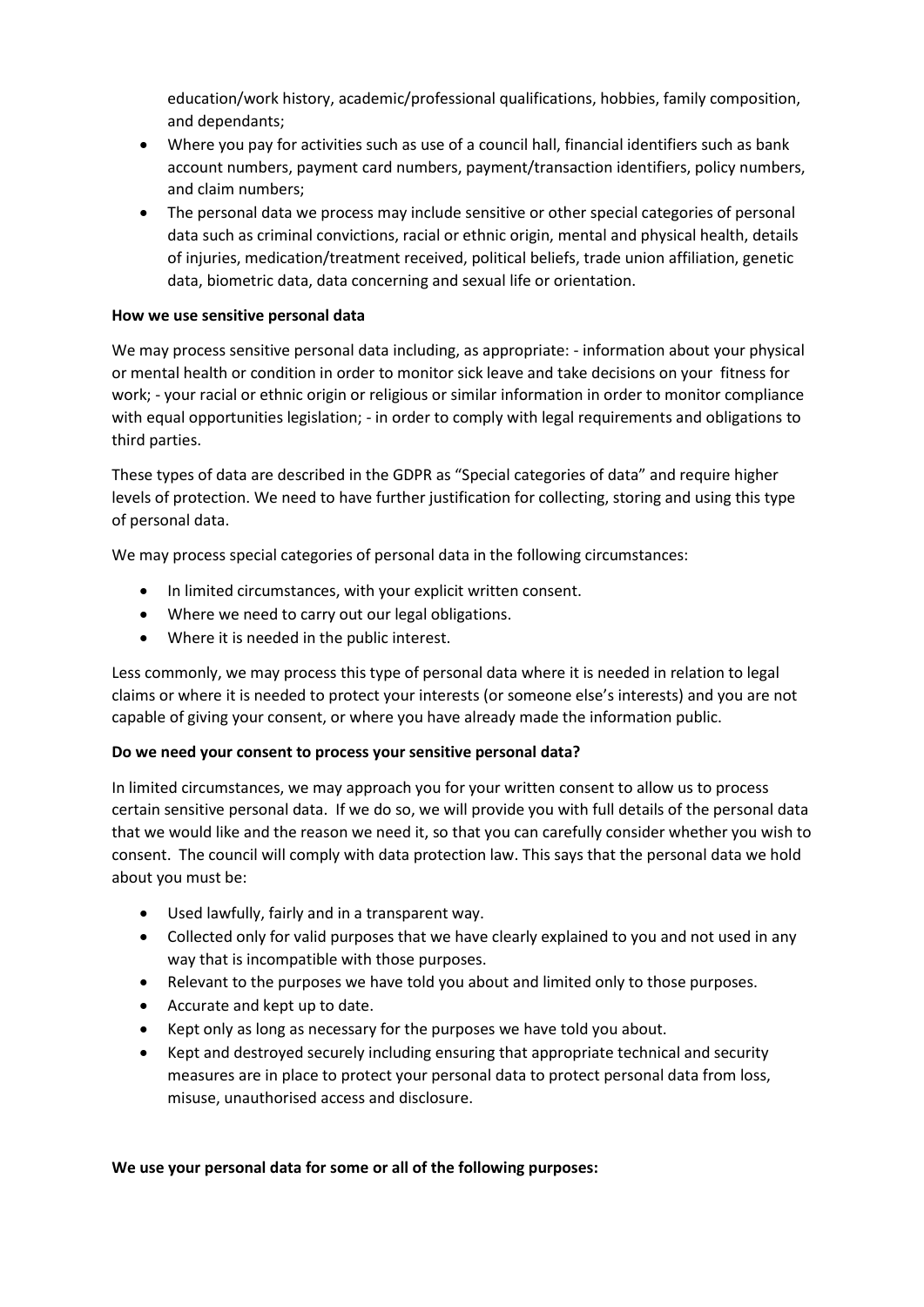- To deliver public services including to understand your needs to provide the services that you request and to understand what we can do for you and inform you of other relevant services;
- To confirm your identity to provide some services;
- To contact you by post, email, telephone or using social media (e.g., Facebook, Twitter, WhatsApp);
- To help us to build up a picture of how we are performing;
- To prevent and detect fraud and corruption in the use of public funds and where necessary for the law enforcement functions;
- To enable us to meet all legal and statutory obligations and powers including any delegated functions;
- To carry out comprehensive safeguarding procedures (including due diligence and complaints handling) in accordance with best safeguarding practice from time to time with the aim of ensuring that all children and adults-at-risk are provided with safe environments and generally as necessary to protect individuals from harm or injury;
- To promote the interests of the council;
- To maintain our own accounts and records;
- To seek your views, opinions or comments;
- To notify you of changes to our facilities, services, events and staff, councillors and other role holders;
- To send you communications which you have requested and that may be of interest to you. These may include information about campaigns, appeals, other new projects or initiatives;
- To process relevant financial transactions including grants and payments for goods and services supplied to the council
- To allow the statistical analysis of data so we can plan the provision of services. Our processing may also include the use of CCTV systems for the prevention and prosecution of crime.

# **What is the legal basis for processing your personal data?**

The council is a public authority and has certain powers and obligations. Most of your personal data is processed for compliance with a legal obligation which includes the discharge of the council's statutory functions and powers. Sometimes when exercising these powers or duties it is necessary to process personal data of residents or people using the council's services. We will always take into account your interests and rights.

This Privacy Notice sets out your rights and the council's obligations to you. We may process personal data if it is necessary for the performance of a contract with you, or to take steps to enter into a contract. An example of this would be processing your data in connection with the use of sports facilities, or the acceptance of an allotment garden tenancy Sometimes the use of your personal data requires your consent. We will first obtain your consent to that use.

# **Sharing your personal data**

This section provides information about the third parties with whom the council may share your personal data. These third parties have an obligation to put in place appropriate security measures and will be responsible to you directly for the manner in which they process and protect your personal data. It is likely that we will need to share your data with some or all of the following (but only where necessary):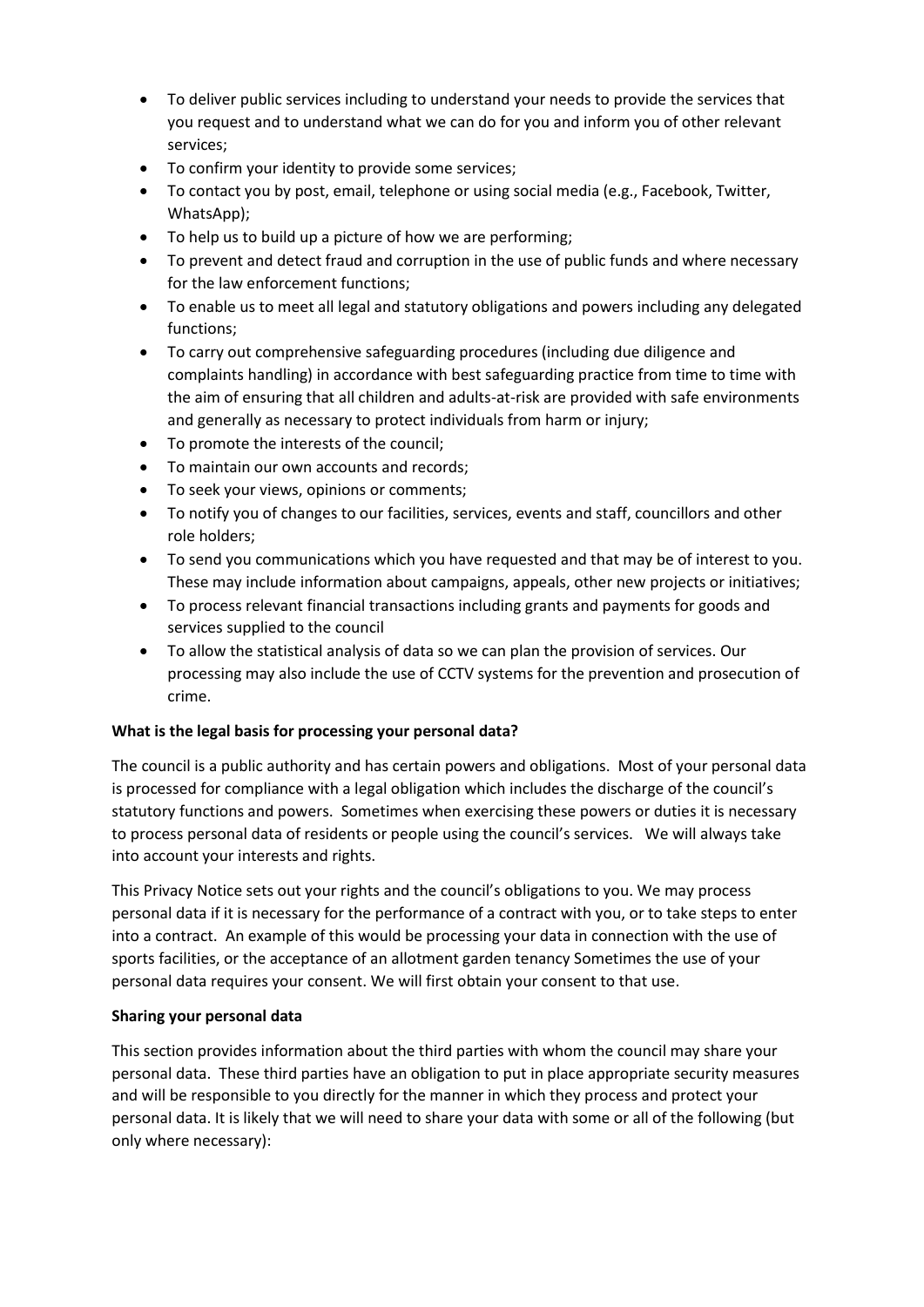- The data controllers listed above under the heading "Other data controllers the council works with";
- Our agents, suppliers and contractors. For example, we may ask a commercial provider to publish or distribute newsletters on our behalf, or to maintain our database software;
- On occasion, other local authorities or not for profit bodies with which we are carrying out joint ventures e.g. in relation to facilities or events for the community.

## **How long do we keep your personal data?**

We will keep some records permanently if we are legally required to do so. We may keep some other records for an extended period of time. For example, it is currently best practice to keep financial records for a minimum period of 8 years to support HMRC audits or provide tax information. We may have legal obligations to retain some data in connection with our statutory obligations as a public authority. The council is permitted to retain data in order to defend or pursue claims. In some cases the law imposes a time limit for such claims (for example 3 years for personal injury claims or 6 years for contract claims). We will retain some personal data for this purpose as long as we believe it is necessary to be able to defend or pursue a claim. In general, we will endeavour to keep data only for as long as we need it. This means that we will delete it when it is no longer needed.

## **Your rights and your personal data**

You have the following rights with respect to your personal data: When exercising any of the rights listed below, in order to process your request, we may need to verify your identity for your security. In such cases we will need you to respond with proof of your identity before you can exercise these rights.

1) The right to access personal data we hold on you

At any point you can contact us to request the personal data we hold on you as well as why we have that personal data, who has access to the personal data and where we obtained the personal data from. Once we have received your request we will respond within one month.

There are no fees or charges for the first request but additional requests for the same personal data or requests which are manifestly unfounded or excessive may be subject to an administrative fee.

2) The right to correct and update the personal data we hold on you

If the data we hold on you is out of date, incomplete or incorrect, you can inform us and your data will be updated.

3) The right to have your personal data erased

If you feel that we should no longer be using your personal data or that we are unlawfully using your personal data, you can request that we erase the personal data we hold.

When we receive your request we will confirm whether the personal data has been deleted or the reason why it cannot be deleted (for example because we need it for to comply with a legal obligation).

4) The right to object to processing of your personal data or to restrict it to certain purposes only

You have the right to request that we stop processing your personal data or ask us to restrict processing. Upon receiving the request we will contact you and let you know if we are able to comply or if we have a legal obligation to continue to process your data.